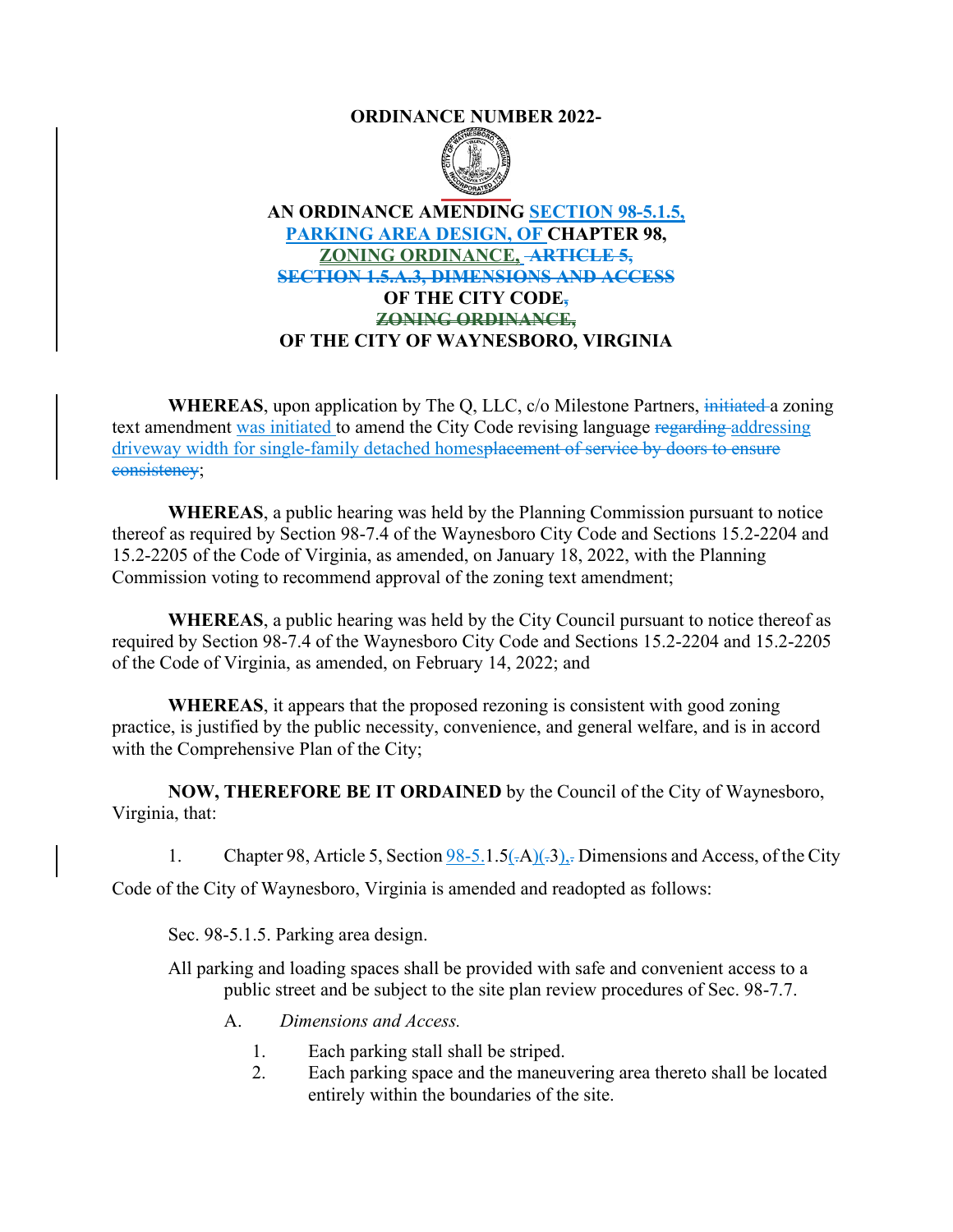| <b>Parking Space and Aisle Dimensions</b> |              |                           |                       |         |                   |  |
|-------------------------------------------|--------------|---------------------------|-----------------------|---------|-------------------|--|
| Angle                                     | Width of     | Depth of Stall 90 Degrees | Width of Aisle (feet) |         | Width of Stall    |  |
| (degrees)                                 | Stall (feet) | to Aisle (feet)           | One-way               | Two-way | Parallel to Aisle |  |
|                                           |              |                           |                       |         | (feet)            |  |
| -45                                       | 9 feet       | $21.1$ feet               | 13 feet               | 20 feet | 12.7 feet         |  |
| 45                                        | 10 feet      | $21.1$ feet               | 13 feet               | 20 feet | 14.1 feet         |  |
| -60                                       | 9 feet       | $22.3$ feet               | 15 feet               |         | $10.4$ feet       |  |
| -60                                       | 10 feet      | $22.3$ feet               | 14 feet               |         | 11.6 feet         |  |
| 90                                        | 9 feet       | 18 feet                   |                       | 24 feet | 9 feet            |  |
| 90                                        | 10 feet      | 18 feet                   |                       | 22 feet | $10$ feet         |  |
| Parallel                                  | 9 feet       | 9 feet (width)            | 13 feet               | 24 feet | 22 feet           |  |

3. All parking spaces and aisles shall comply with the following minimum requirements.

- (a) Parking spaces (90 degree only) that abut a landscape island may be reduced in length to 16 feet provided that the island is a minimum of four feet in depth and protected by wheel stops or curb.
- (b) Parking spaces (90 degree only) that abut a sidewalk adjacent to a building may be reduced in length to 16 feet provided that the sidewalk is a minimum of six feet in width.
- (c) The width of the alley may be assumed to be a portion of the maneuvering space requirement for parking facilities located adjacent to a public alley.
- (d) In no event shall pavement be located within six feet of a right-ofway, unless the pavement is part of an entrance driveway.
- (e) Grades within parking lots shall not exceed six percent.
- (f) Tandem parking for up to one space in the driveway in front of a garage shall be permitted and count toward required parking.
- (g) For single family detached, single family attached, zero lot line houses, two family duplexes, and corner lot duplexes, the maximum width of impervious vehicle travel ways and parking areas located within the required front yard setback shall not exceed 12 feet or 25% of the lot width, whichever is greater.
- (h) For single family detached, the maximum width of impervious vehicle travel ways and parking areas located within the required front yard setback shall not exceed 16 feet.

2. The City Manager is hereby authorized to take all actions reasonably necessary, including executing such documents as are reasonably necessary, to effectuate and carry out the purposes of this Ordinance.

3. This Ordinance shall take effect immediately upon adoption by the City Council.

## **CERTIFICATE**